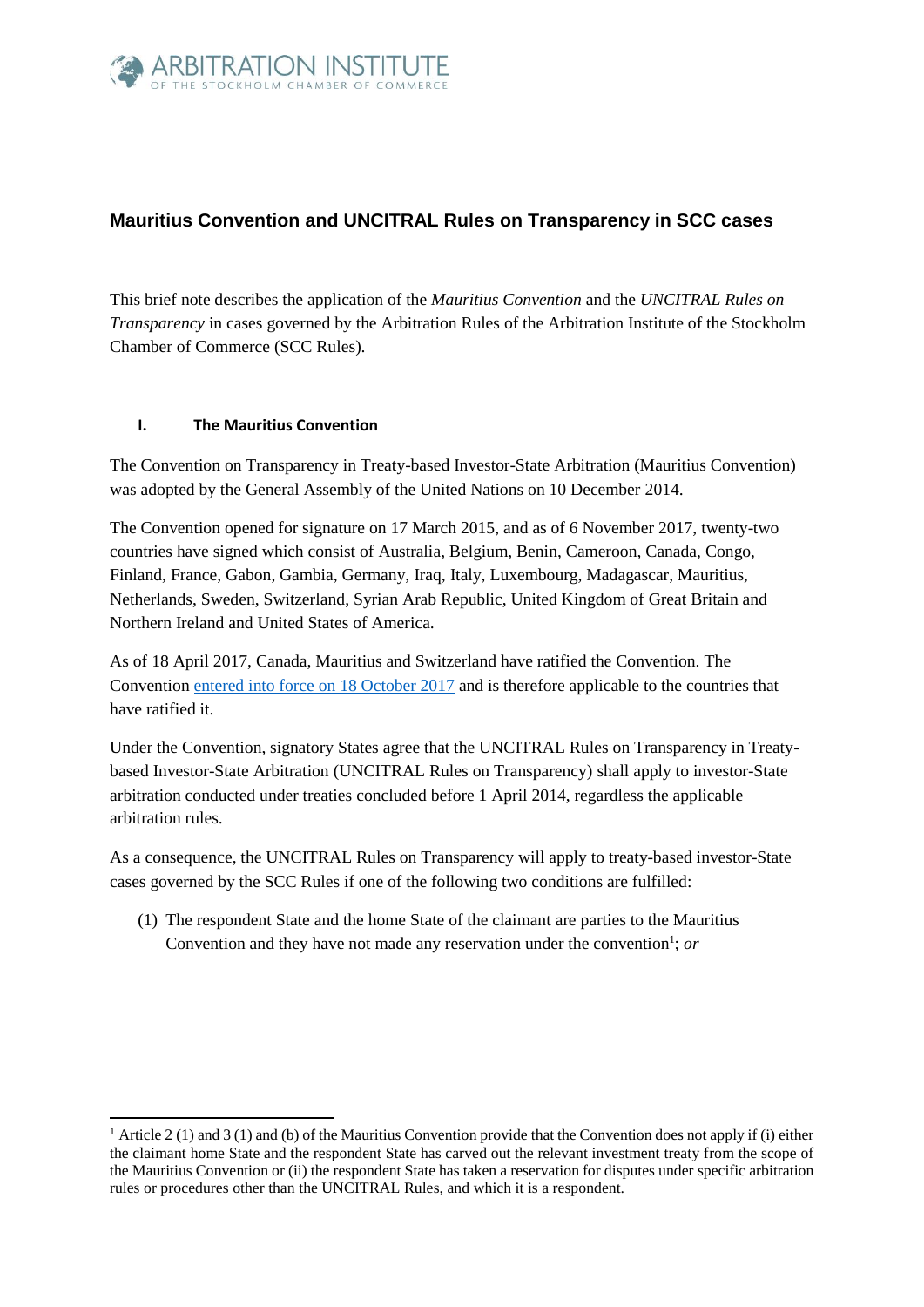

(2) The respondent State is a party to the Mauritius Convention and has not made a relevant reservation under the Convention<sup>2</sup> and the claimant agrees to the application of the UNCITRAL Rules on Transparency.<sup>3</sup>

#### **II. UNCITRAL Rules on Transparency**

UNCITRAL maintain[s a non-exhaustive list](http://www.uncitral.org/uncitral/en/uncitral_texts/arbitration/2014Transparency_Rules_status.html) of investment treaties concluded after 1 April 2014 where the UNCITRAL Transparency Rules, or provisions modelled on UNCITRAL Transparency Rules, are applicable in some instances of investor-State arbitration.

The UNCITRAL Rules on Transparency apply to investment treaty arbitration under the SCC Rules only by express agreement by the parties, or by the application of the Mauritius Convention (as above).

In absence of such specific agreements, the SCC and the Arbitral Tribunal shall maintain the confidentiality of the arbitration and award in SCC cases, in accordance with Article 46 of the SCC Rules.

## **III. Repository under the UNCITRAL Rules on Transparency**

Information to be made available to the public under the UNCITRAL Rules on Transparency shall be published by a central repository, a function undertaken by the Secretary-General of the United Nations, through the UNCITRAL Secretariat. Information shall be published via the UNCITRAL website.

The SCC does not act as repository under the UNCITRAL Rules on Transparency, but refers parties and Tribunals to the UNCITRAL Transparency Registry.

#### For more information, see

-

<http://www.uncitral.org/transparency-registry/en/guidelines.html> [http://www.uncitral.org/transparency-registry/registry/index.jspx.](http://www.uncitral.org/transparency-registry/registry/index.jspx)

## **IV. Conflict of rules provisions**

In the event of a conflict between the UNCITRAL Rules on Transparency and the SCC Rules, the UNCITRAL Rules on Transparency prevail. 4

<sup>&</sup>lt;sup>2</sup> Article 2 (2) and 3 (1) of the Mauritius Convention provide that the Convention does not apply if the Respondent state (i) has carved out the relevant investment treaty from the scope of the Mauritius Convention; (ii) has taken a reservation for disputes under specific arbitration rules or procedures other than the UNCITRAL Rules, and which it is a respondent; and (iii) has taken a reservation that Article 2 (2) of the Mauritius Convention shall not apply to disputes in which it is a respondent.

<sup>3</sup> Article 2 (2) of the Mauritius Convention.

<sup>4</sup> Article 1 (7) of the Transparency Rules